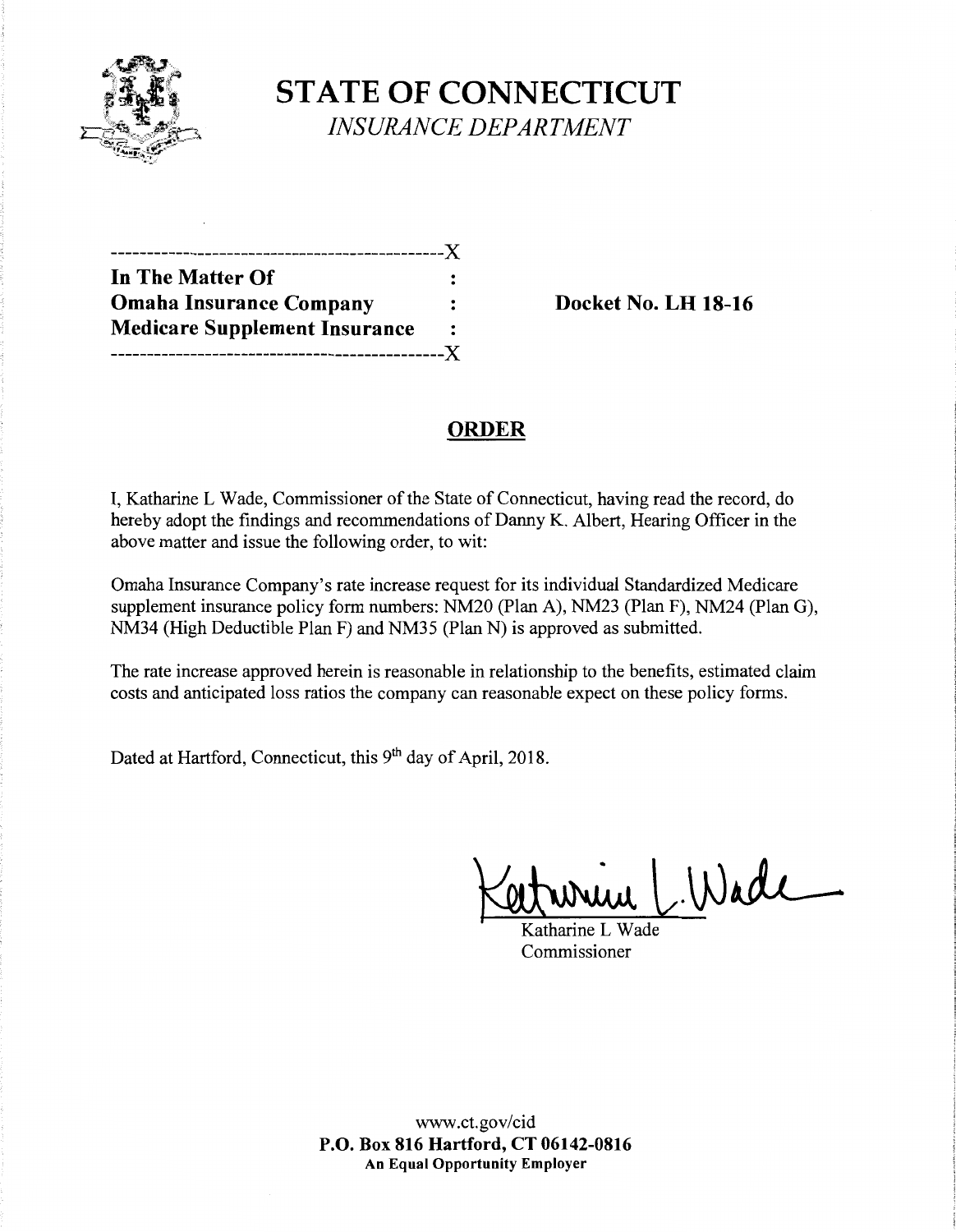

# **STATE OF CONNECTICUT**  *INSURANCE DEPARTMENT*

| In The Matter Of                     |   |
|--------------------------------------|---|
| <b>Omaha Insurance Company</b>       |   |
| <b>Medicare Supplement Insurance</b> |   |
| -------------------------            | Y |

**Docket No. LH 18-16** 

## **PROPOSED FINAL DECISION**

### I. **INTRODUCTION**

The Insurance Commissioner of the State of Connecticut is empowered to review rates charged for individual and group Medicare supplement policies sold to any resident of this State who is eligible for Medicare. The source for this regulatory authority is contained in Chapter 700c and Section 38a-495a of the Connecticut General Statutes.

After due notice, a hearing was held at the Insurance Department in Hartford, CT on Wednesday, March 28, 2018, to consider whether or not the rate increase requested by Omaha Insurance Company on its Medicare supplement insurance business should be approved.

No members from the general public attended the hearing.

No company representatives from Omaha Insurance Company attended the hearing.

The hearing was conducted in accordance with the requirements of Section 38a-474, Connecticut General Statutes, the Uniform Administrative Procedures Act, Chapter 54 of Section 38a-8-l et seq. of the Regulations of Connecticut State Agencies.

A Medicare supplement policy is a private health insurance policy sold on an individual or group basis, which provides benefits that are additional to the benefits provided by Medicare. For many years Medicare supplement policies have been highly regulated under both state and federal law to protect the interests of persons eligible for Medicare who depend on these policies to provide additional coverage for the costs of health care.

Effective December 1, 2005, Connecticut amended its program of standardized Medicare supplement policies in accordance with Section 38a-496a of the Connecticut General Statutes, and Sections 38a-495al through 38a-495a-21 of the Regulations of Connecticut Agencies. This program, which conforms to federal requirements, provides a "core" package of benefits known as Plan A. Insurers may also offer any one or more of eleven other plans (Plans B through N).

Effective January 1, 2006, in accordance with Section 38a-495c of the Connecticut General Statutes (as amended by Public Act 05-20) premiums for all Medicare supplement policies in the state must use community rating. Rates for Plans A through N must be computed without regard to age, gender, previous claims history or the medical condition of any person covered by a Medicare supplement policy or certificate.

> www.ct.gov/cid **P.O. Box 816 Hartford, CT 06142-0816 An Equal Opportunity Employer**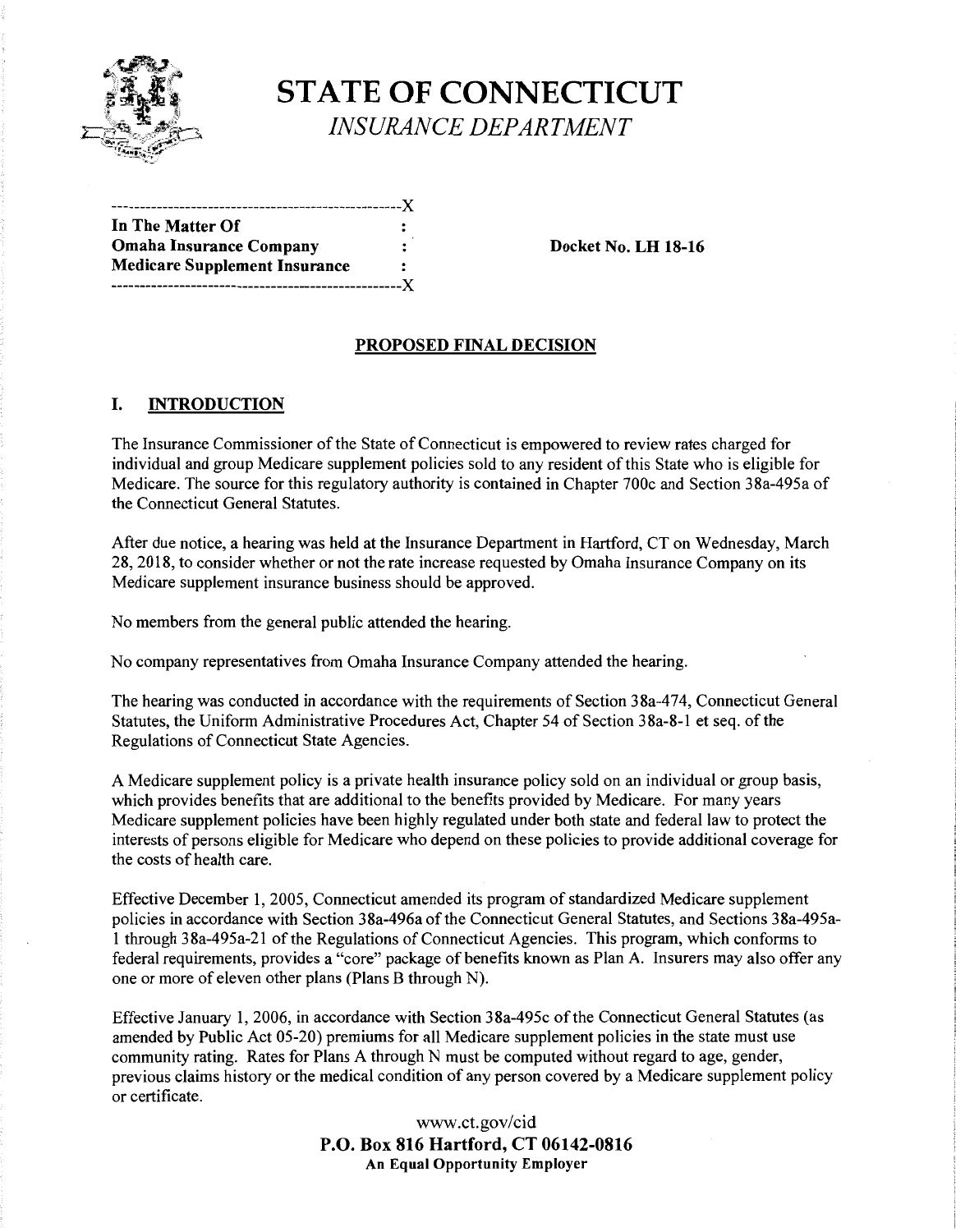The statute provides that coverage under Plans A through N may not be denied on the basis of age, gender, previous claims history or the medical condition of any covered person. Insurers may exclude benefits for losses incurred within six months from the effective date of coverage based on a pre-existing condition.

Effective October 1, 1998, carriers that offer Plan B or Plan C must make these plans as well as Plan A, available to all persons eligible for Medicare by reason of disability.

Insurers must also make the necessary arrangements to receive notice of all claims paid by Medicare for their insureds so that supplement benefits can be computed and paid without requiring insureds to file claim forms for such benefits. This process of direct notice and automatic claims payment is commonly referred to as "piggybacking" or "crossover".

Sections 38a-495 and 38a-522 of the Connecticut General Statutes, and Section 38a-495a-10 ofthe Regulations of Connecticut Agencies, state that individual and group Medicare supplement policies must have anticipated loss ratios of 65% and 75%, respectively. Under Sections 38a-495-7 and 38a-495a-10 of the Regulations of Connecticut Agencies, filings for rate increases must demonstrate that actual and expected losses in relation to premiums meet these standards, and anticipated loss ratios for the entire future period for which the requested premiums are calculated to provide coverage must be expected to equal or exceed the appropriate loss ratio standard.

Section 38a-473 of the Connecticut General Statutes provides that no insurer may incorporate in its rates for Medicare supplement policies factors for expenses that exceed 150% of the average expense ratio for that insurer's entire written premium for all lines of health insurance for the previous calendar year.

#### II. **FINDING OF FACT**

After reviewing the exhibits entered into the record of this proceeding, and utilizing the experience, technical competence and specialized knowledge of the Insurance Department, the undersigned makes the following findings of fact:

- 1. Omaha Insurance Company has requested the approval of a 6.0% rate increase for standardized Plans A, F, High F and G and a 10% increase for standardized Plan N.
- 2. The following are estimated 9/30/2017 in-force counts in Connecticut and on a nationwide basis:

| Plan   | Connecticut | Nationwide |
|--------|-------------|------------|
| A      |             | 570        |
| F      | 61          | 97,025     |
| G      | 115         | 257,806    |
| High F | 53          | 2,735      |
| N      | 49          | 6,878      |
| Total  | 282         | 365,014    |

- 3. The most recent rate increase approved was 8.0% for Plans A, F and G, effective 7/1/2017. No previous rate increases for Plan High-Deductible F or Plan N.
- 4. The policy forms included in this filing are issued via both agent solicitation and direct response.
- 5. There is no pre-existing condition exclusion clause on these plans.